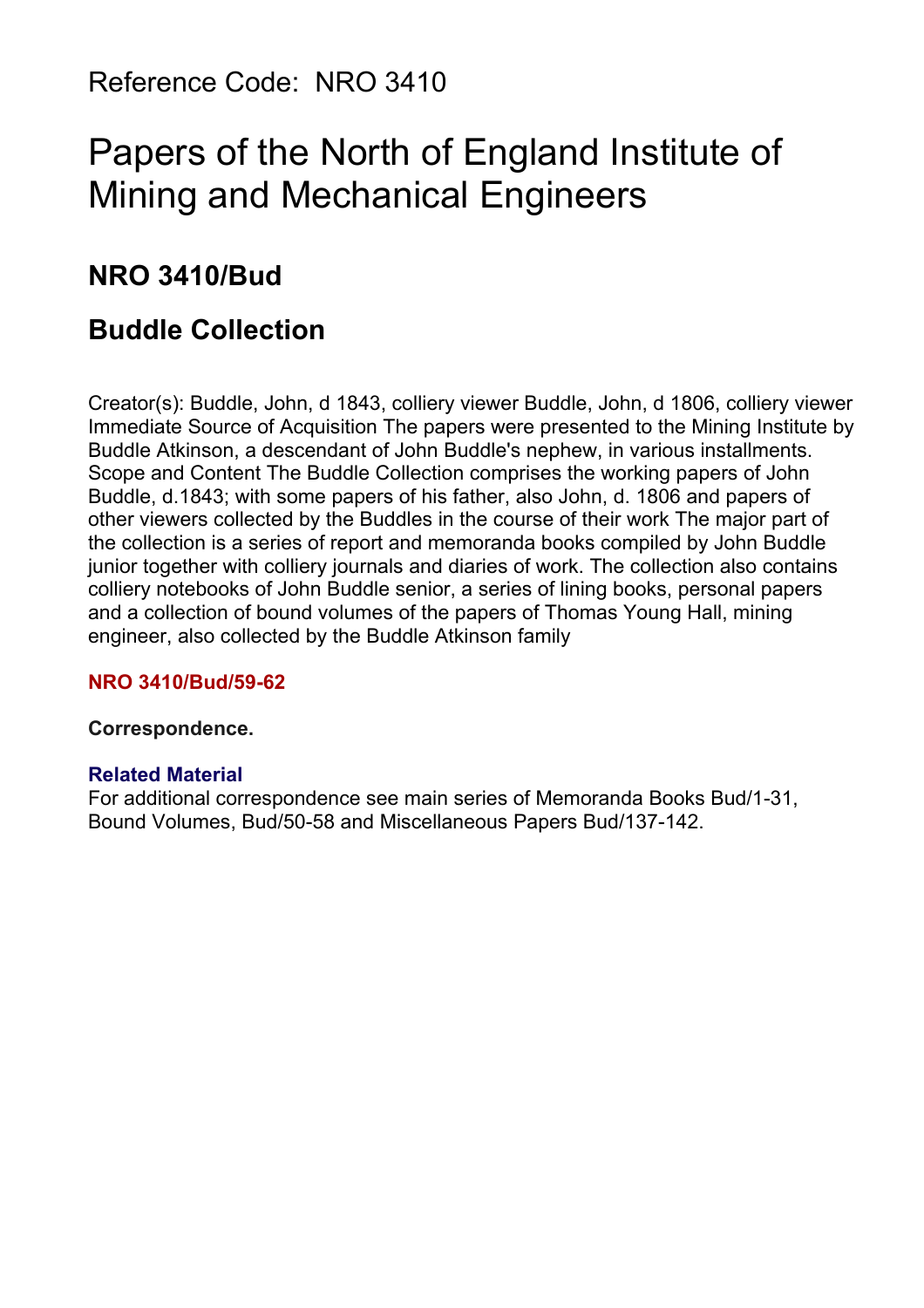Cotesworth-Baker Letters, 1707 - 1725 and Greenwich Hospital Papers, 1739 - 1745.

**Creation dates:** 1707 - 1745

**Extent and Form:** 32 letters and papers.

**Physical characteristics:** Bound volume, 23 x 33cm

#### **Scope and Content**

Letters to Francis Baker in London or Whickham from William Cotesworth at Gateshead, except where otherwise specified. The letters are concerned with general business and financial matters and are annotated with financial notes on the back.

#### **Reference:** NRO 3410/Bud/59/1

Cotesworth - Baker Letters.

**Creation dates:** 15 Feb 1706/7

#### **Scope and Content**

Financial matters, including receipt of rents from Charles Atkinson and affairs at Gibside after the death of Sir William [Bowes]

### **Reference:** NRO 3410/Bud/59/2

Cotesworth - Baker Letters.

**Creation dates:** 2 July 1707

#### **Scope and Content**

Bill for £25 sent to Mrs Forster

#### **Reference:** NRO 3410/Bud/59/3 Cotesworth - Baker Letters.

**Creation dates:** 12 Jan 1707/8

#### **Scope and Content**

Advice note for £1-7-6 for 3doz bottles of claret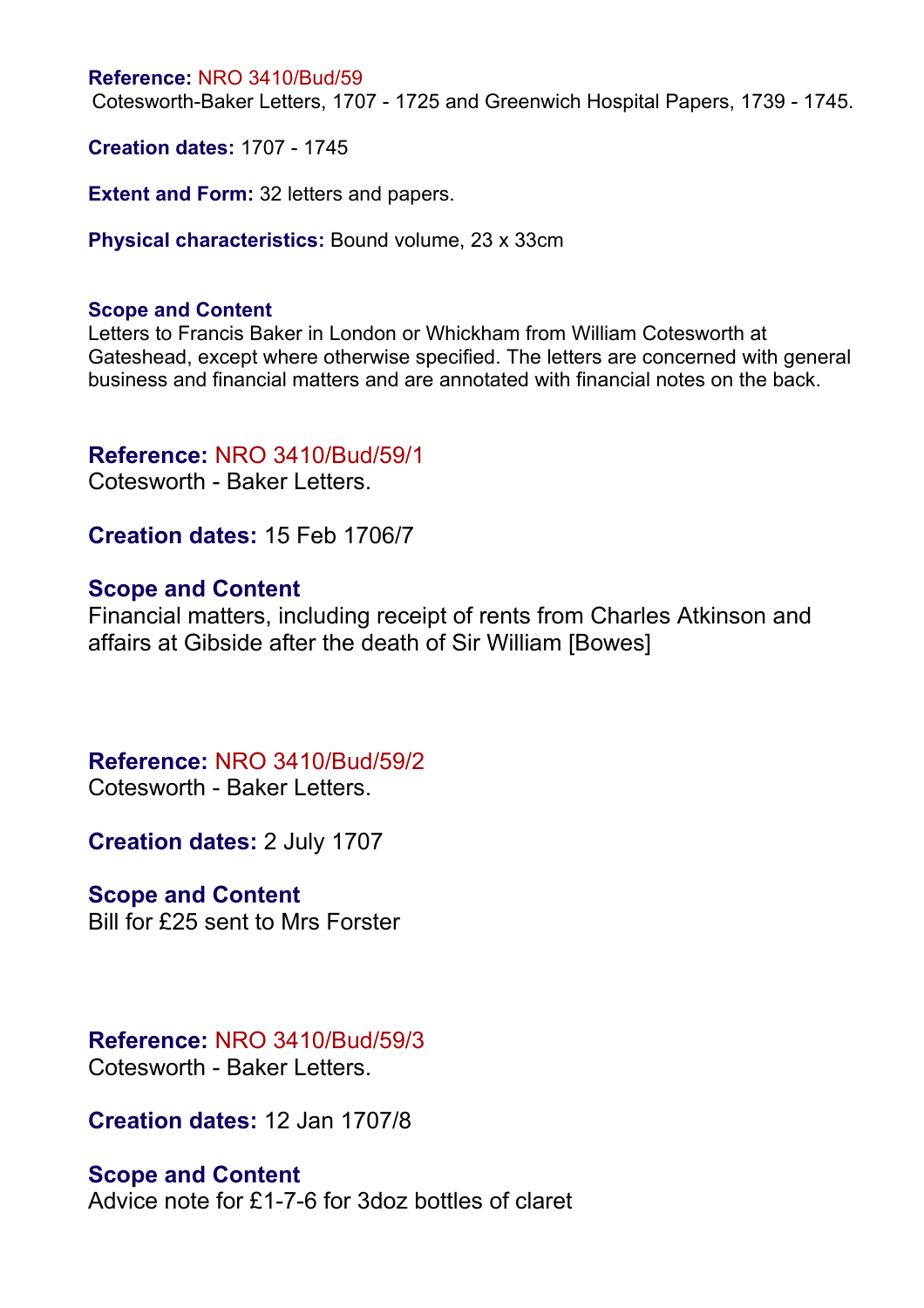Cotesworth - Baker Letters.

**Creation dates:** 7 March 1707/8

### **Scope and Content**

Financial matters and progress of the French fleet in the Channel

**Reference:** NRO 3410/Bud/59/5 Cotesworth - Baker Letters.

**Creation dates:** 5 April 1707

**Scope and Content** Financial matters, bill for 10/-

**Reference:** NRO 3410/Bud/59/6 Cotesworth - Baker Letters.

**Creation dates:** 8 June 1707

**Scope and Content** Receipts from Mr Reay to be placed on Mr Sanderson's account

### **Reference:** NRO 3410/Bud/59/7 Cotesworth - Baker Letters.

**Creation dates:** nd

### **Scope and Content**

Difficulties caused by his wife's illness and financial matters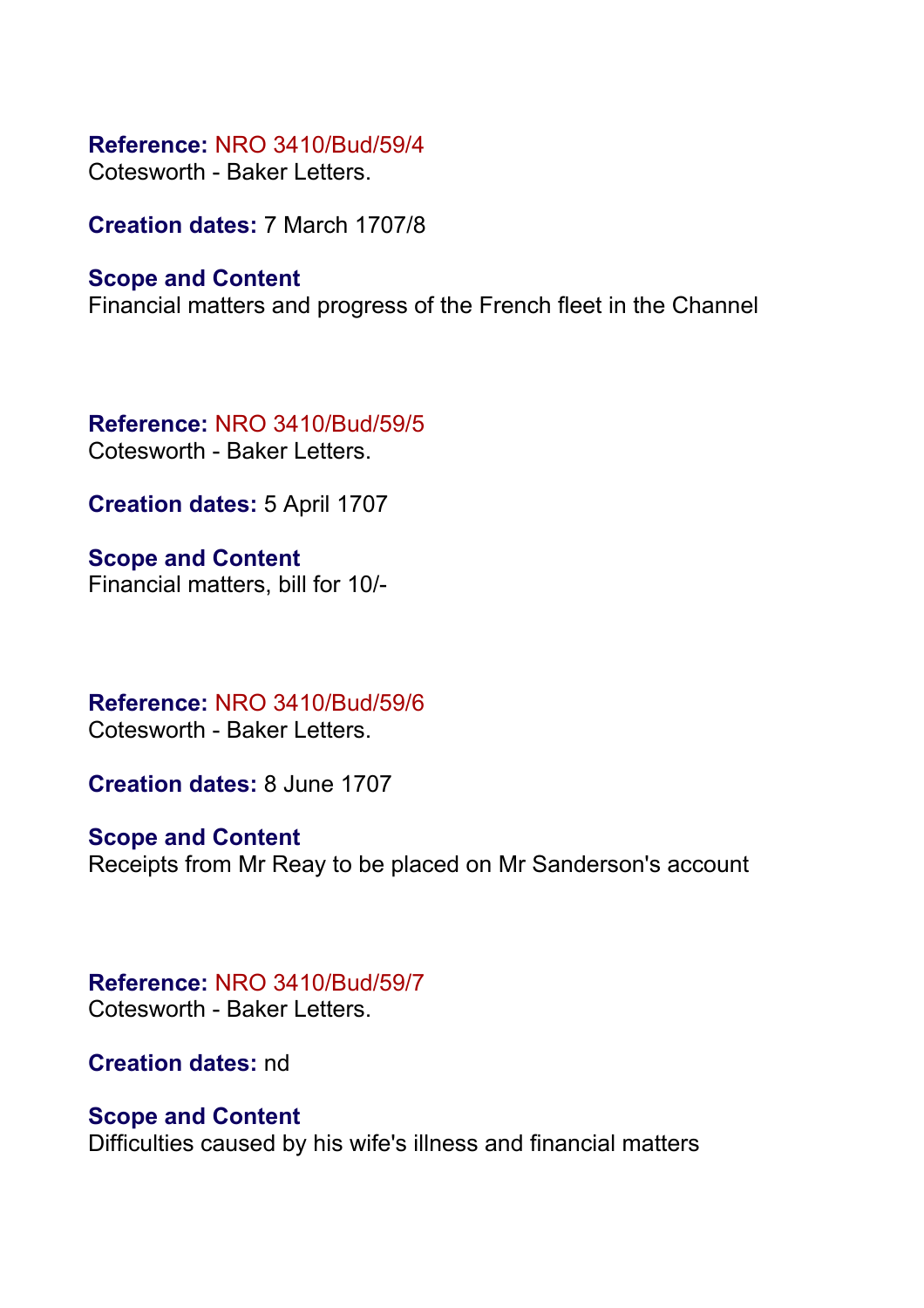Cotesworth - Baker Letters.

**Creation dates:** 23 Oct 1707

### **Scope and Content**

Attached receipt for bills of £2 and £6 paid

**Reference:** NRO 3410/Bud/59/8 Cotesworth - Baker Letters.

**Creation dates:** 15 Dec 1707

**Scope and Content** Mr Barnes lease and 6 bottles of white whine sent

#### **Reference:** NRO 3410/Bud/59/9 Cotesworth - Baker Letters.

**Creation dates:** 10 Dec 1709

**Scope and Content** Financial and business matters

### **Reference:** NRO 3410/Bud/59/10 Cotesworth - Baker Letters.

**Creation dates:** 8 Dec 1710

### **Scope and Content**

Payment of £21-10-0 in gold from his brother Charles and making up waggonways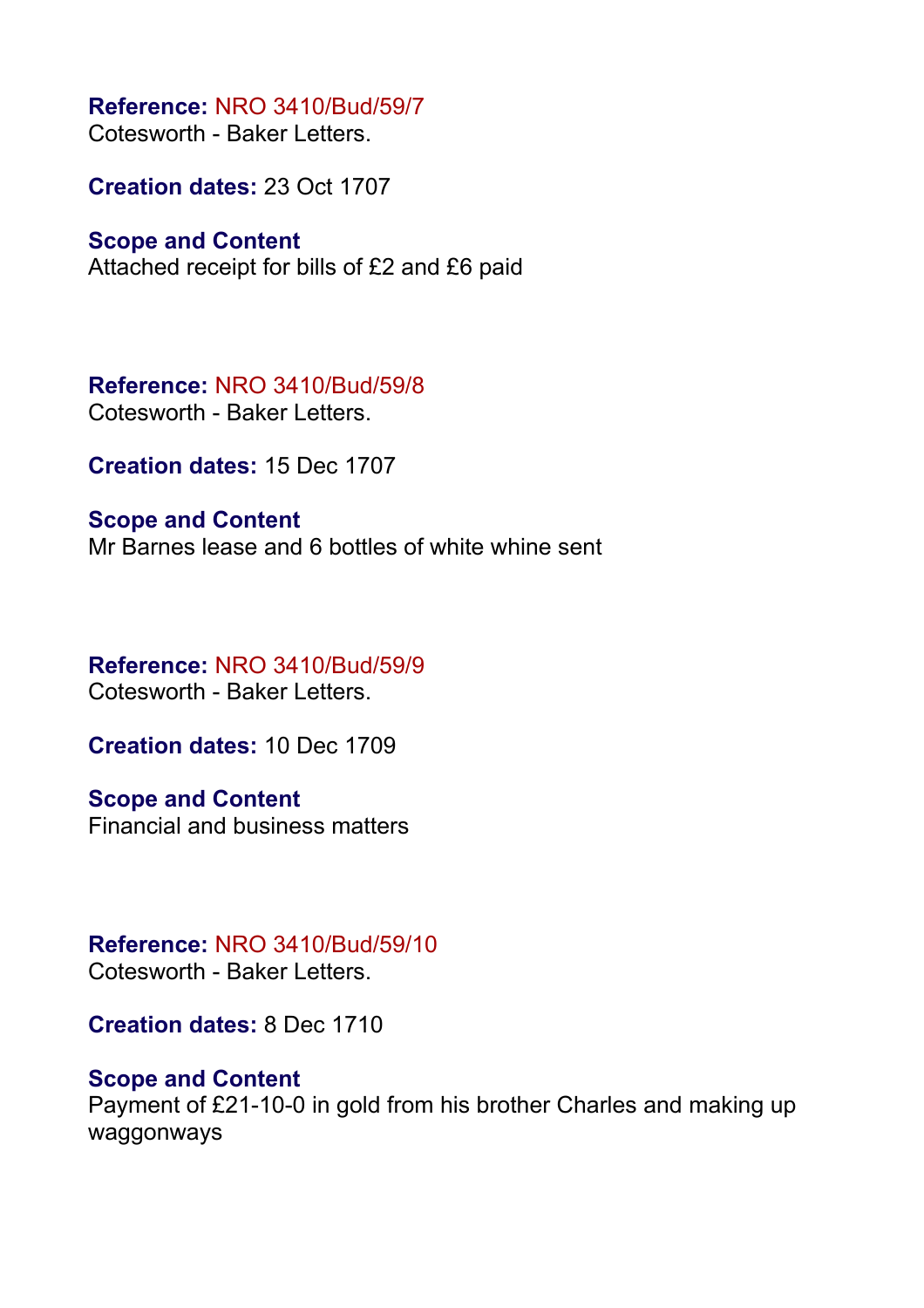Cotesworth - Baker Letters.

**Creation dates:** 2 Jan 1710/11

### **Scope and Content**

Sir John Carr's affairs and financial matters

**Reference:** NRO 3410/Bud/59/12 Cotesworth - Baker Letters.

**Creation dates:** 18 May 1710

#### **Scope and Content**

Financial matters and problems with his wife's health

**Reference:** NRO 3410/Bud/59/13 Cotesworth - Baker Letters.

**Creation dates:** 10 May 1711

### **Scope and Content**

Financial matters including the case of Mr Spearman at Westminster Hall

### **Reference:** NRO 3410/Bud/59/14

Cotesworth - Baker Letters.

**Creation dates:** 10 June 1715

#### **Scope and Content**

Financial matters and the arrest of [Gilbert] by two of his pitmen who are constables on Mr Ramsay's warrent (see NRO 3410/Bud/59/15 and NRO 3410/Bud/59/22) bankruptcy proceedings against T.B.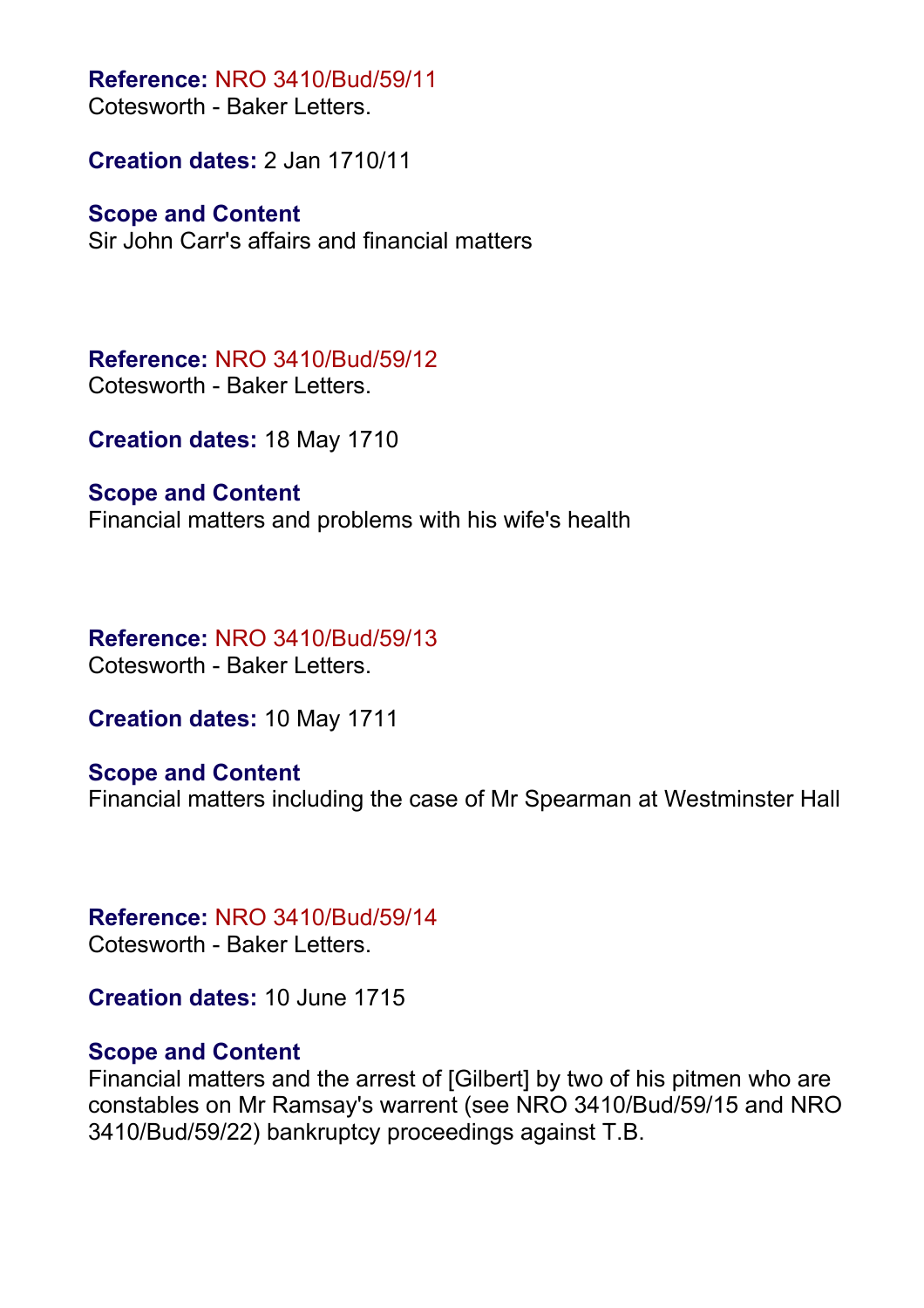Cotesworth - Baker Letters.

**Creation dates:** 30 June 1715

### **Scope and Content**

Problems at Bucksnooth with [Gilbert] and Frank Wayles and bankruptcy proceedings (see NRO 3410/Bud/59/14 and NRO 3410/Bud/59/22)

**Reference:** NRO 3410/Bud/59/16 Cotesworth - Baker Letters.

**Creation dates:** 8 July 1716

**Scope and Content** Health and financial matters

### **Reference:** NRO 3410/Bud/59/17

Cotesworth - Baker Letters.

**Creation dates:** 4 Feb 1716/17

**Scope and Content** From Edward Mawson re meeting with Mr Spearman

### **Reference:** NRO 3410/Bud/59/18

Cotesworth - Baker Letters.

**Creation dates:** 6 April 1717

### **Scope and Content**

Enclosing letter from G. Liddel re the contract note from Ralph Mylor for Whitwell Colliery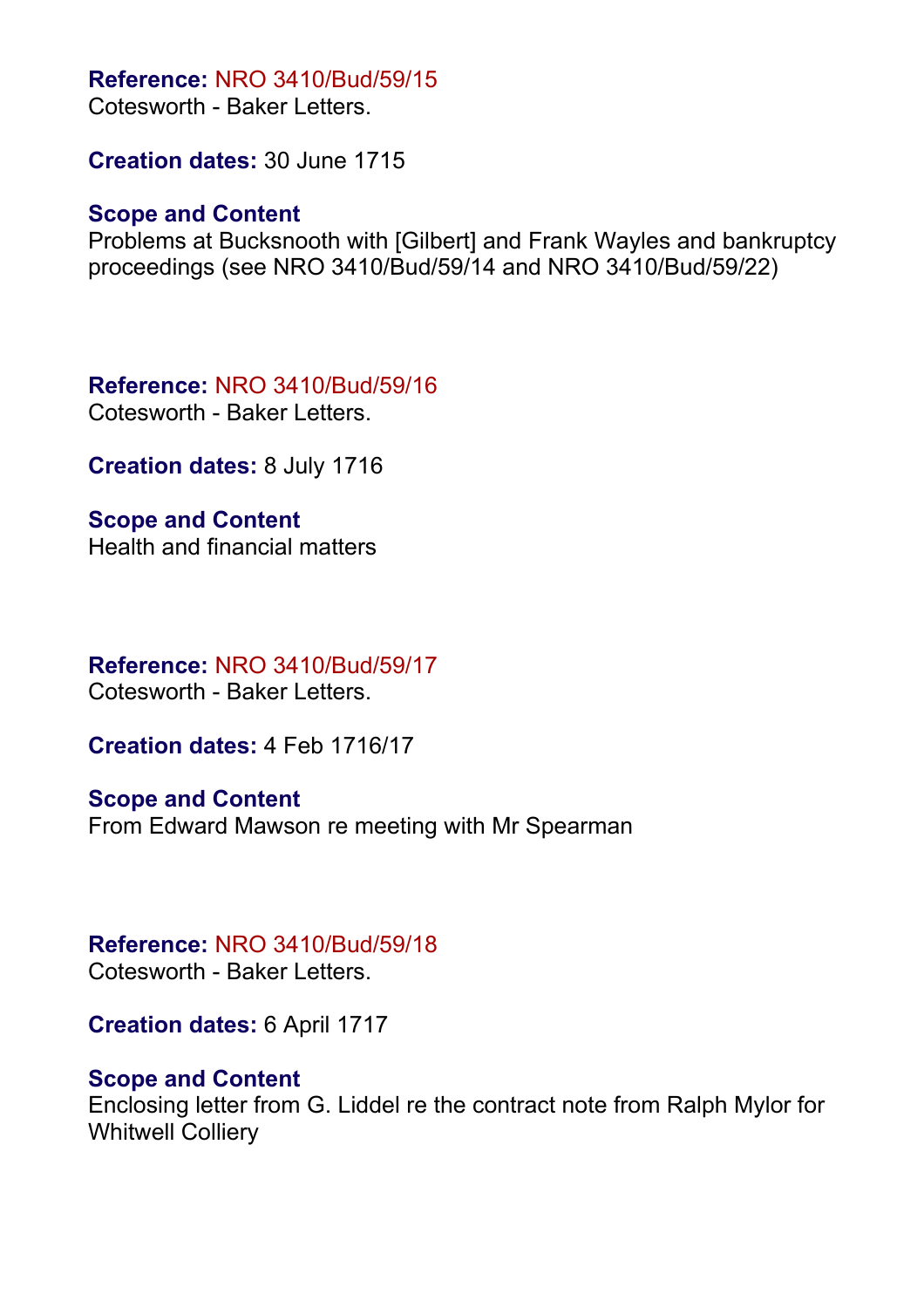**Reference:** NRO 3410/Bud/59/19 Cotesworth - Baker Letters.

**Creation dates:** 20 March 1717

### **Scope and Content**

Financial matters and the valt trade

**Reference:** NRO 3410/Bud/59/20 Cotesworth - Baker Letters.

**Creation dates:** 21 April 1717

**Scope and Content** Financial affairs with Mr Bewicke and Mr Clavering

**Reference:** NRO 3410/Bud/59/21 Cotesworth - Baker Letters.

**Creation dates:** 22 June 1717

### **Scope and Content**

From Edward Mawson re financial matters and meeting with Mr Bullock to view the Deep Pit at Whickham

**Reference:** NRO 3410/Bud/59/22 Cotesworth - Baker Letters.

**Creation dates:** 23 July 1717

### **Scope and Content**

Copy of complaint by Messrs Pit and Cotesworth against Mr Bumell re waggonways for Bucksnooth and Tanfield, with covering letter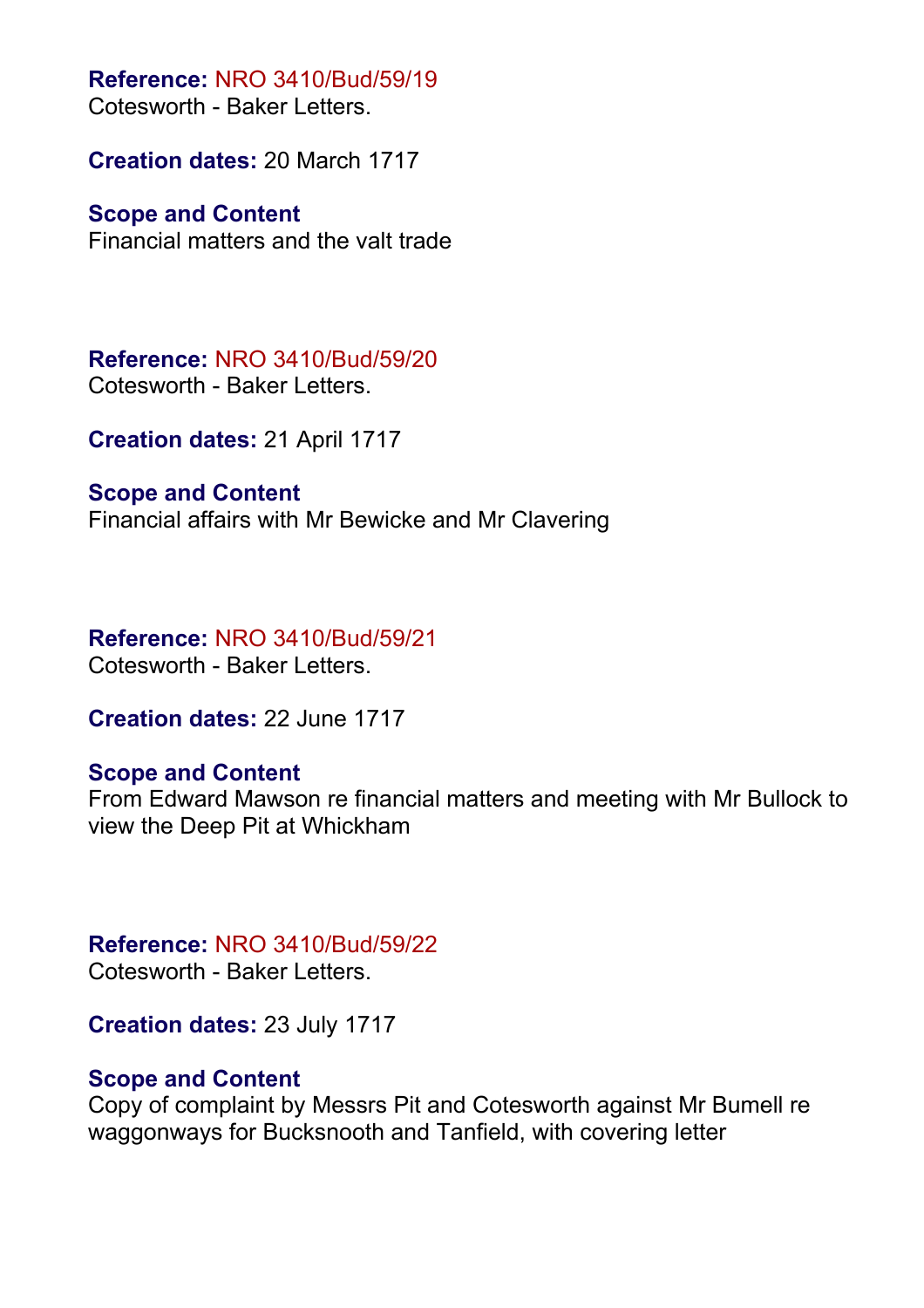Cotesworth - Baker Letters.

**Creation dates:** 1 March 1719/20

#### **Scope and Content**

Wayleave agreements with Lady Clavering and Mr Ord

**Reference:** NRO 3410/Bud/59/24 Cotesworth - Baker Letters.

**Creation dates:** 21 Dec 1725

#### **Scope and Content**

Financial matters and wayleaves including victory over Lady Clavering

**Reference:** NRO 3410/Bud/59/25 Greenwich Hospital Accounts.

**Creation dates:** 1743

**Scope and Content** Rent accounts of Robert Arrowsmith to John Airey

## **Reference:** NRO 3410/Bud/59/26

Greenwich Hospital Accounts.

**Creation dates:** 1743 - 1744

### **Scope and Content**

Rent accounts of Humphrey and Robert Arrowsmith to John Airey

### **Reference:** NRO 3410/Bud/59/27

Greenwich Hospital Accounts.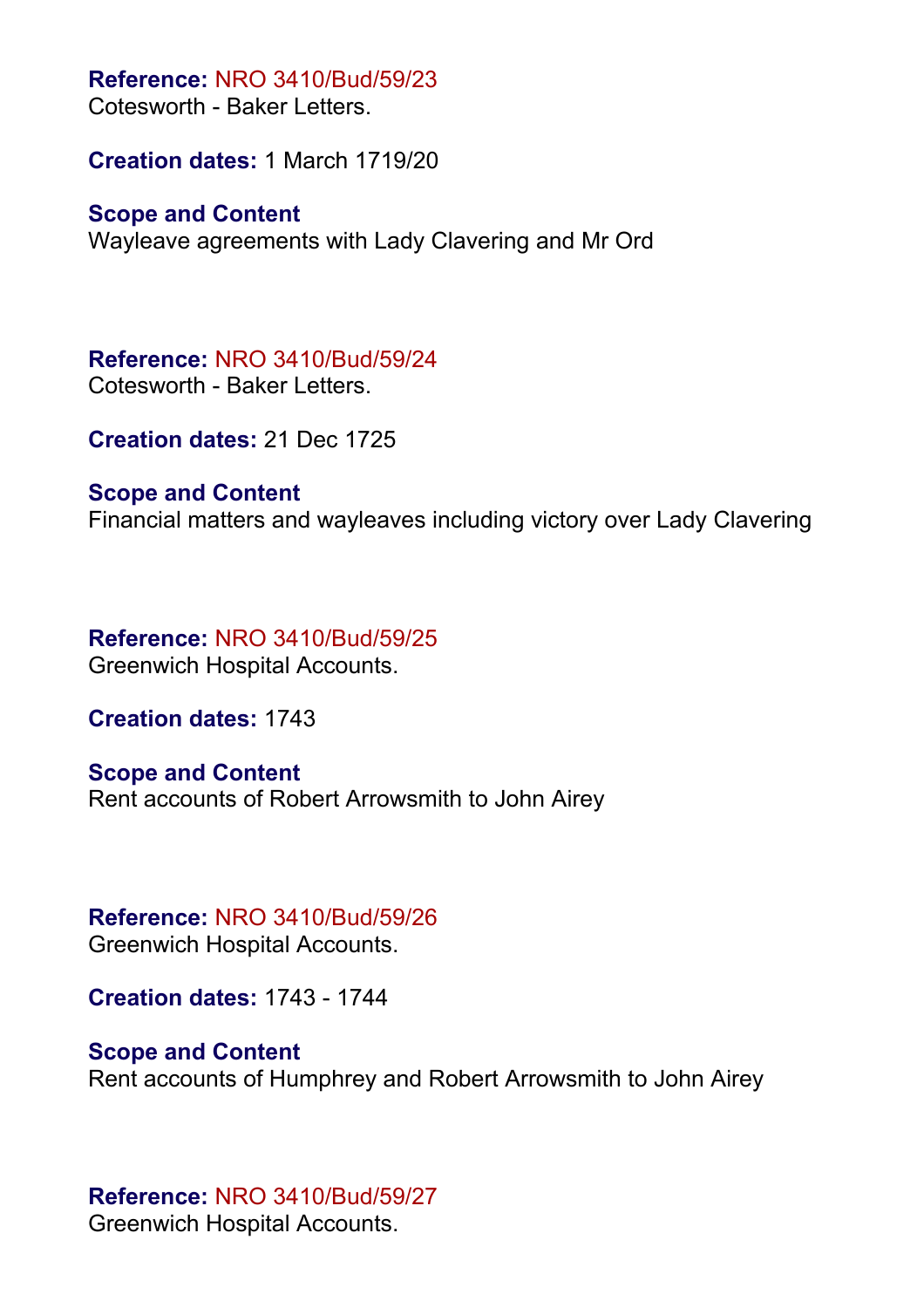**Creation dates:** 1739 and nd

#### **Scope and Content**

Letter from William Radley to John Airey re a possible case to be laid before the Attorney General re goods distrained for levying amercements in the Manor of Wark. 22 Oct 1739.

List of enclosed fields (not specified) giving acreage and value per acre, n.d.

**Reference:** NRO 3410/Bud/59/25

Greenwich Hospital Accounts.

**Creation dates:** 1741 - 1743

#### **Scope and Content**

Statment of receipts from the trust estate in a case between Margaret Swinburn, widow of Cuthbert Swinburn, daughter of Margaret Stephenson, deceased and John Airey, surviving executor of Margaret Stephenson

### **Reference:** NRO 3410/Bud/59/29

Greenwich Hospital Accounts.

**Creation dates:** nd

#### **Scope and Content**

Draft lease from George Baker, Ralph William Gray and John Airey to Michael Humble of Birdside, Gateshead

#### **Reference:** NRO 3410/Bud/59/30

Greenwich Hospital Accounts.

**Creation dates:** 16 Jan 1746/7

#### **Scope and Content**

Letter from E. Stewart to Mr Airey, various business and Birtley Colliery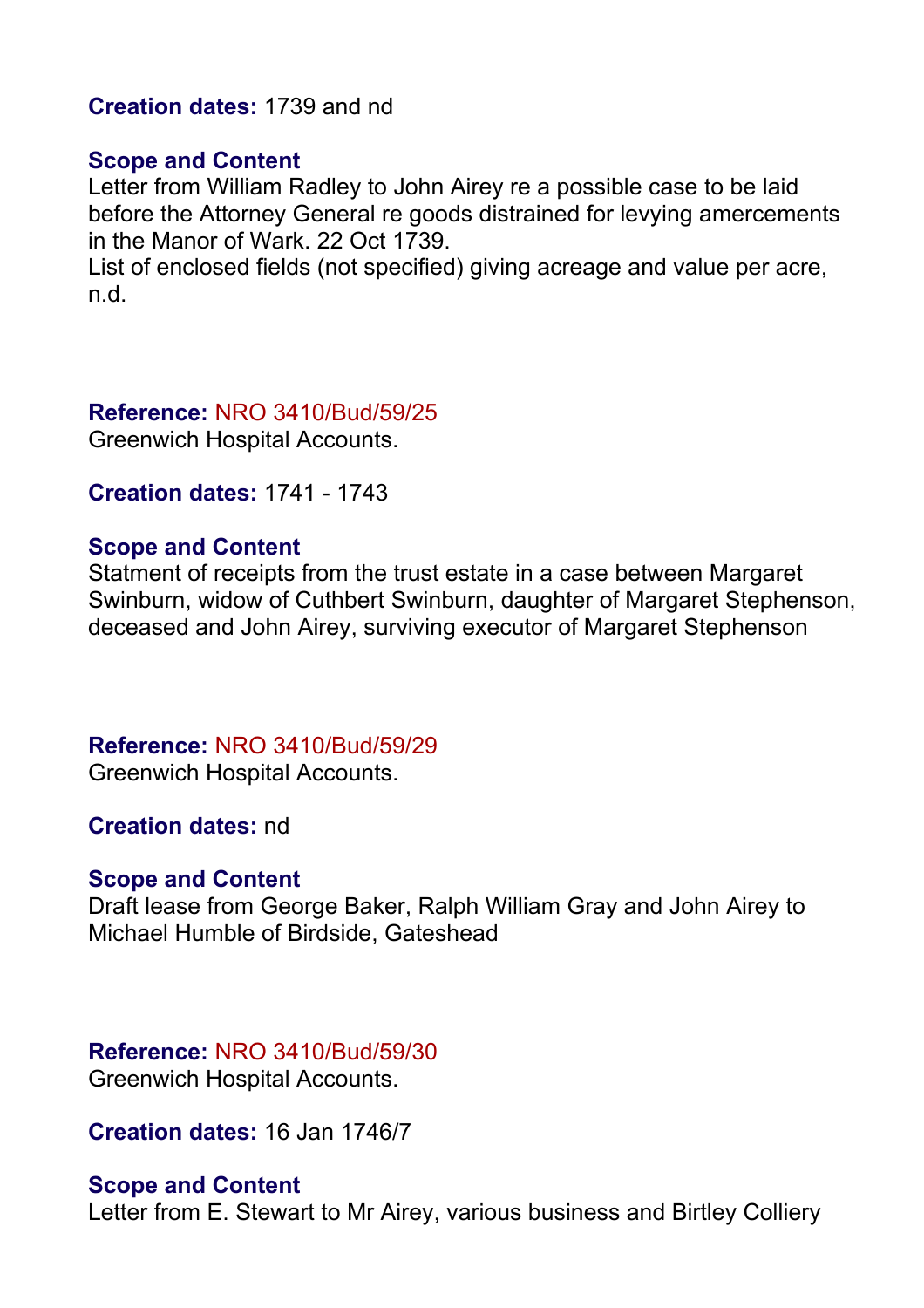Greenwich Hospital Accounts.

**Creation dates:** 7 Feb 1746/7

### **Scope and Content**

Letter from E. Stewart to [Mr Airey] re various business matters, inclusion of a clause in the Northumberland Turnpike Bill re Scremerston Colliery and the Grand Lease Colliery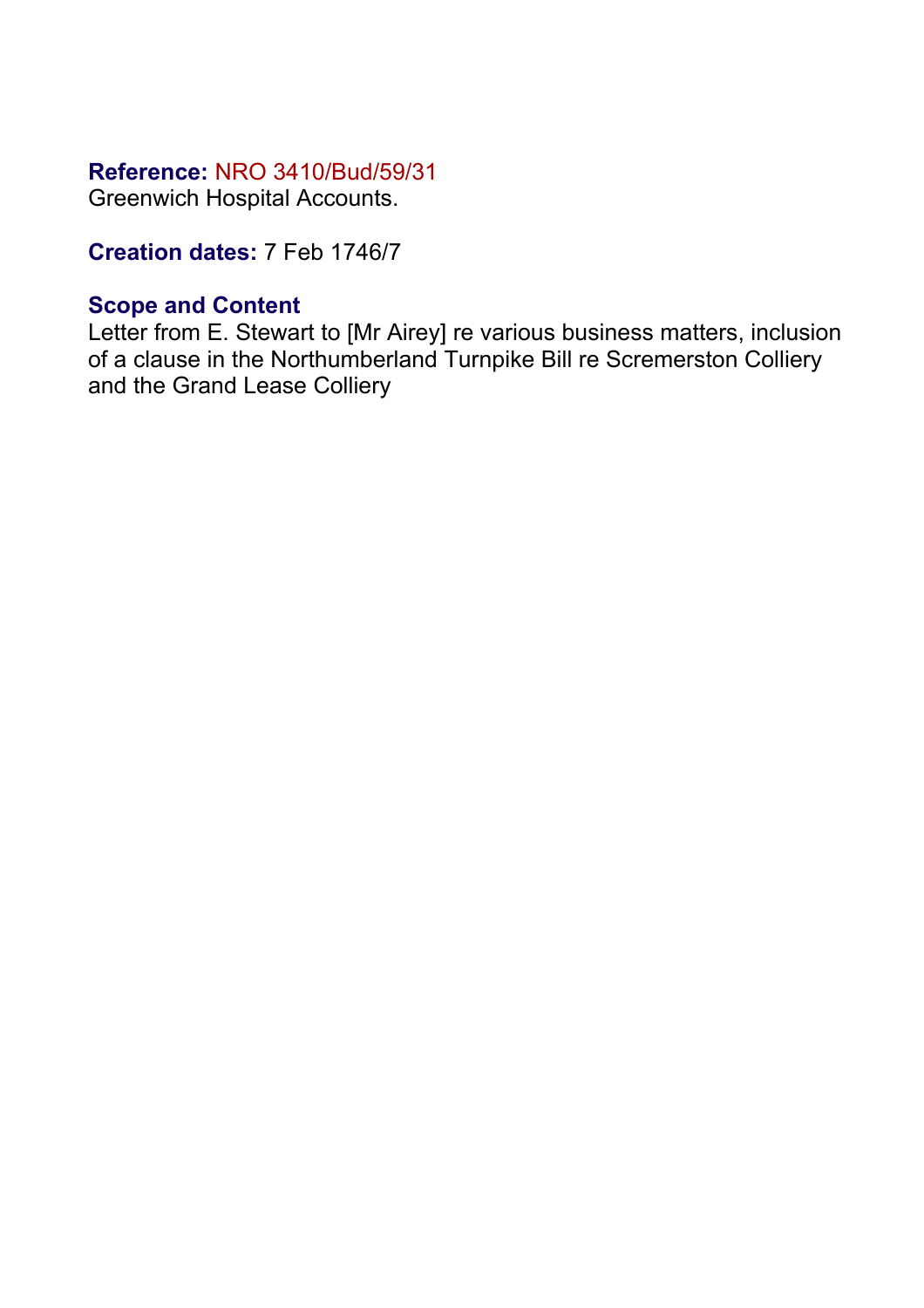John Buddle Letter Books

**Creation dates:** 1826 - 1843

**Extent and Form:** 6 BOOKS

**Physical characteristics:** 6 paper backed letter books, 25 x 22cm, in leather case, list of contents inside each volume.

#### **Scope and Content**

Feetham, J. 1

6 volumes containing copy letters from John Buddle, 10 Dec 1826 - 4 June 1843. List of Correspondants Index of names of persons to whom letters are addressed, the number refers to the volume number(s) in which letters to that person can be found. Abbot, Mr 6 Adamson, Thomas 2 Amory, Samuel 1, 2, 3 Anderson, William 1 Archbold, James 4 Atkinson, John 4, 5 Atkinson, Smart 1 Backhouse, Edward 1 Bagge, William 1 Barnes, Thomas 2 Batfield, Thomas 2 Bowlby, R 1 Brown, Mr 2 Browne, Sir Henry 1 Bruce, Hon James 4 Byers, Mayor 1 Cail, Richard 1 Coulthurst, W.M. 1, 2 Craggon, William 1 Currie, James 1 Daglish, William 1 Davison, Thomas 1, 2, 4 De la Beche, H.T. 2 Donkin Armourer 1, 3 Donkin, Henry 1 Douglas, J.C. 3 Duke, Sir James 4, 6 Duke & Hill, Messrs 5 Easton, James 1 Elliott, George 5 Ellison, C. 1 Evans, Thomas 4, 6 Fairclough & Frost, Messrs 1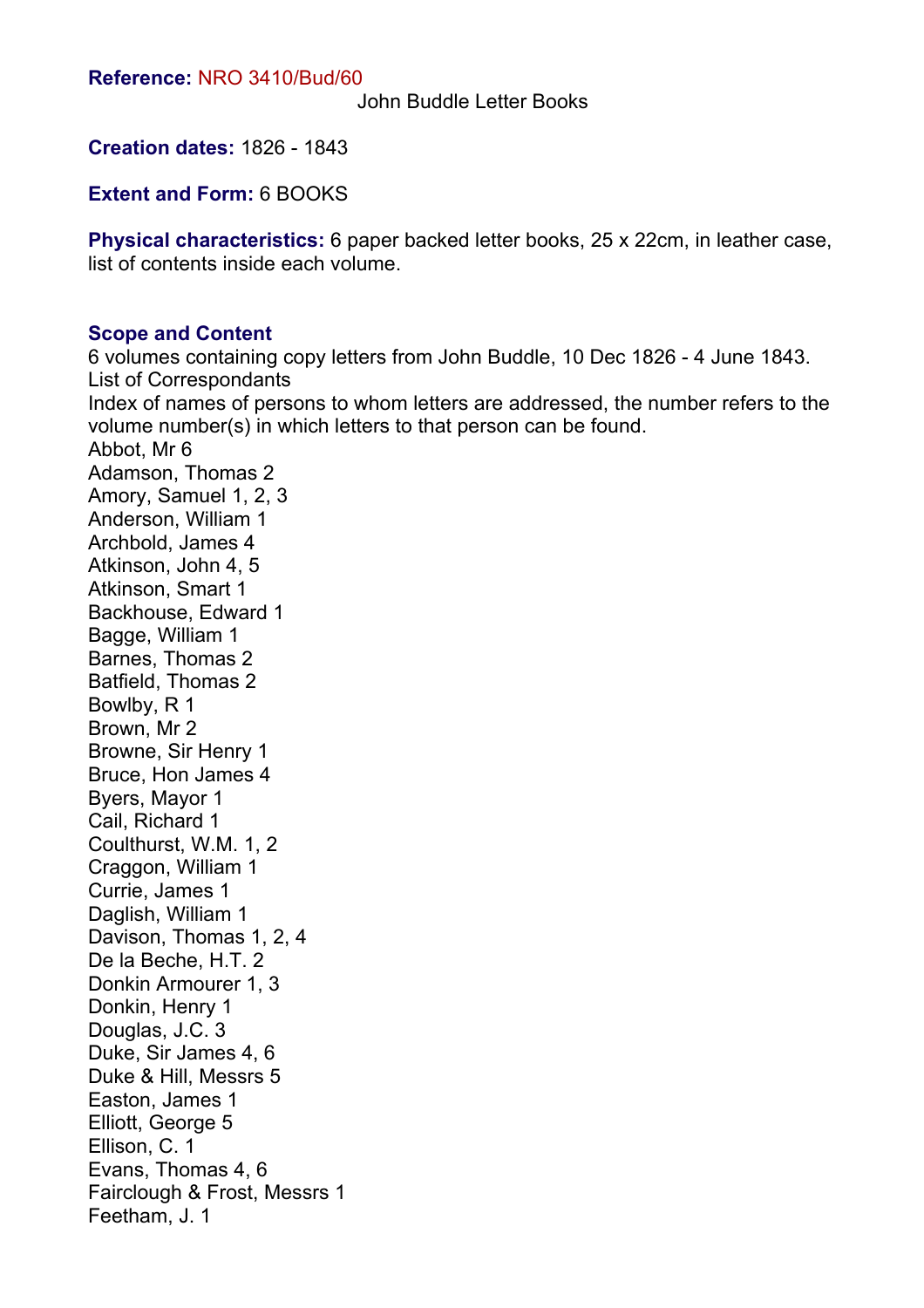Fenwick, Thomas 4 Flintoff, John 1, 2 Foord, J.B. 1, 2, 3, 4, 6 Forster, George 1 Forster, J.A. 1 Forster, P. 5 Forster, Thomas 5 Fox. G.T. 1 Gibson, Jasper 2, 3, 4 Grant, J.F. 1 Gragson, John 1, 2, 3, 4, 5 Gresley, R.A. Douglas 2, 6 Gust, Sir J. 4, 6 Hackworth, Timothy 1, 2 Hall, Thomas Young 3 Harrison, T.E. 2 Hetton Coal Co 4 Hickley, John 1 Humphry, A. 1 Hunter, George 1, 2 Johnson, B & Sons 1 Johnson, F.B. 1, 2 Kell, Thomas 1 Locke, William 1 Londonderry, Lord 2, 3, 6 McCullock, Walter 5 McDonnell, Edward 2, 3, 4, 5, 6 Marees, J.A.F. 2, 4 Mascell, F. 3 Maund, John 5 Maynard, Thomas 2 Melville, James M. 4 Mills, Col 1, 2, 3 Mitchell, J.L. 2 Morton, H. 2 Ogden, John 1 Oliverson, Major 6 Parkinson, John 1, 2 Pearse, Joseph 1, 3 Potts, James 1 Rawlings, P 1 Robertson, Alex 1 Robson, John 2 Russell, William 1, 3, 4, 5 Seymour, H. Kerr 4 Sharp, Sir C. 1 Shelley, John 5 Simpson, Thomas 1 Smith, William 1 Sopwith, Thomas 1, 2, 3, 5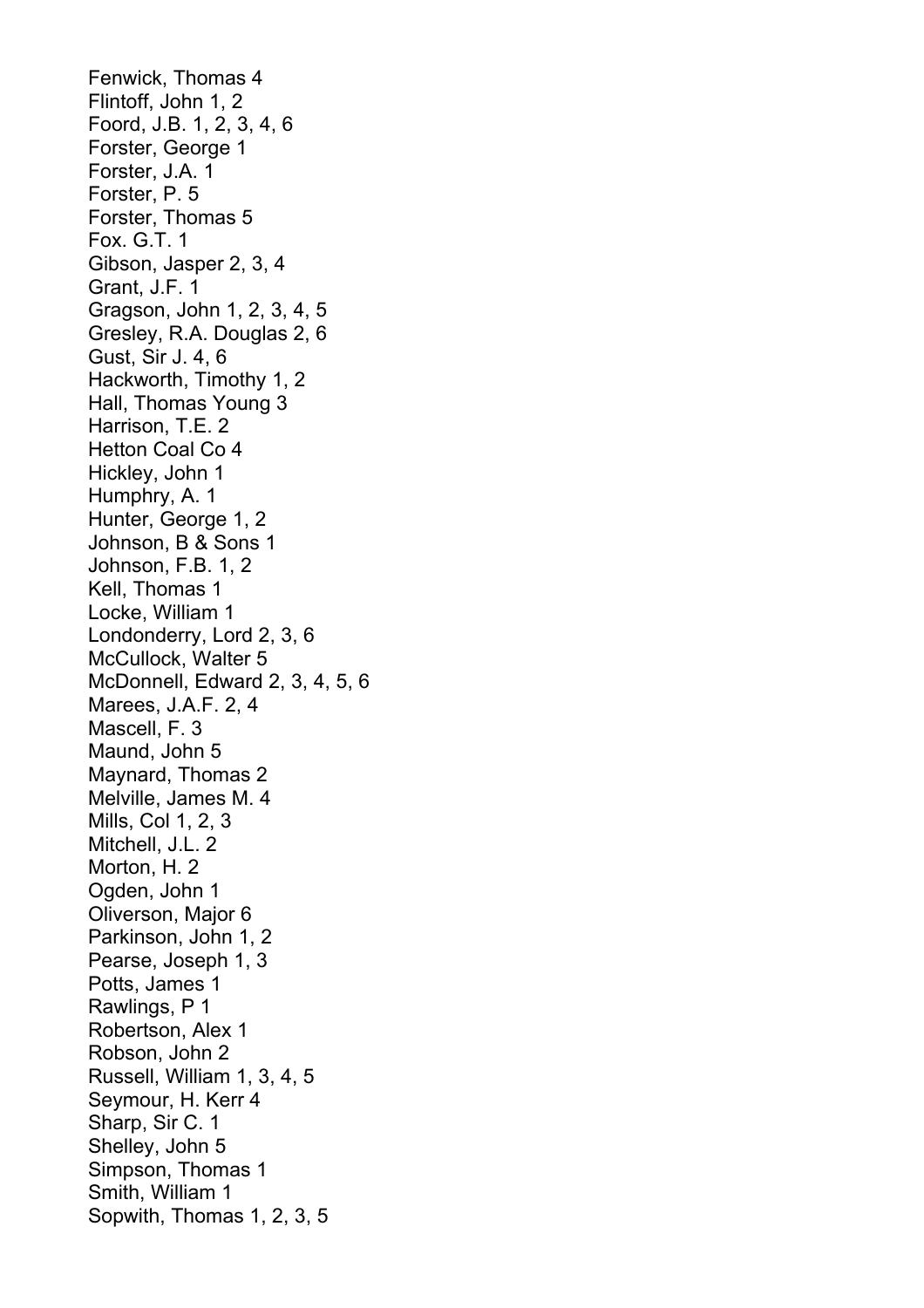Stainthorp, John 1 Stephenson, Robert 6 Talbot, Earl of 3 Taylor, F.B. 2 Taylor, George 4 Turner, Henry 2, 3 Turner, Hessrs 1 Waldie, John 4 Walker & Melville, Messrs 3 Woodhouse, John 6 Wright, John Joseph 3

### **Reference:** NRO 3410/Bud/60/1 **Creation dates:** 10 Dec 1826 - 2 Aug 1839

**Scope and Content** Letter Book

### **Reference:** NRO 3410/Bud/60/2 **Creation dates:** 2 Aug - 6 Sept 1839

**Scope and Content** Letter Book

**Reference:** NRO 3410/Bud/60/3 **Creation dates:** 6 Sept - 29 Dec 1839

**Scope and Content** Letter Book

**Reference:** NRO 3410/Bud/60/4 **Creation dates:** 29 Dec 1839 - 26 Aug 1840

**Scope and Content** Letter Book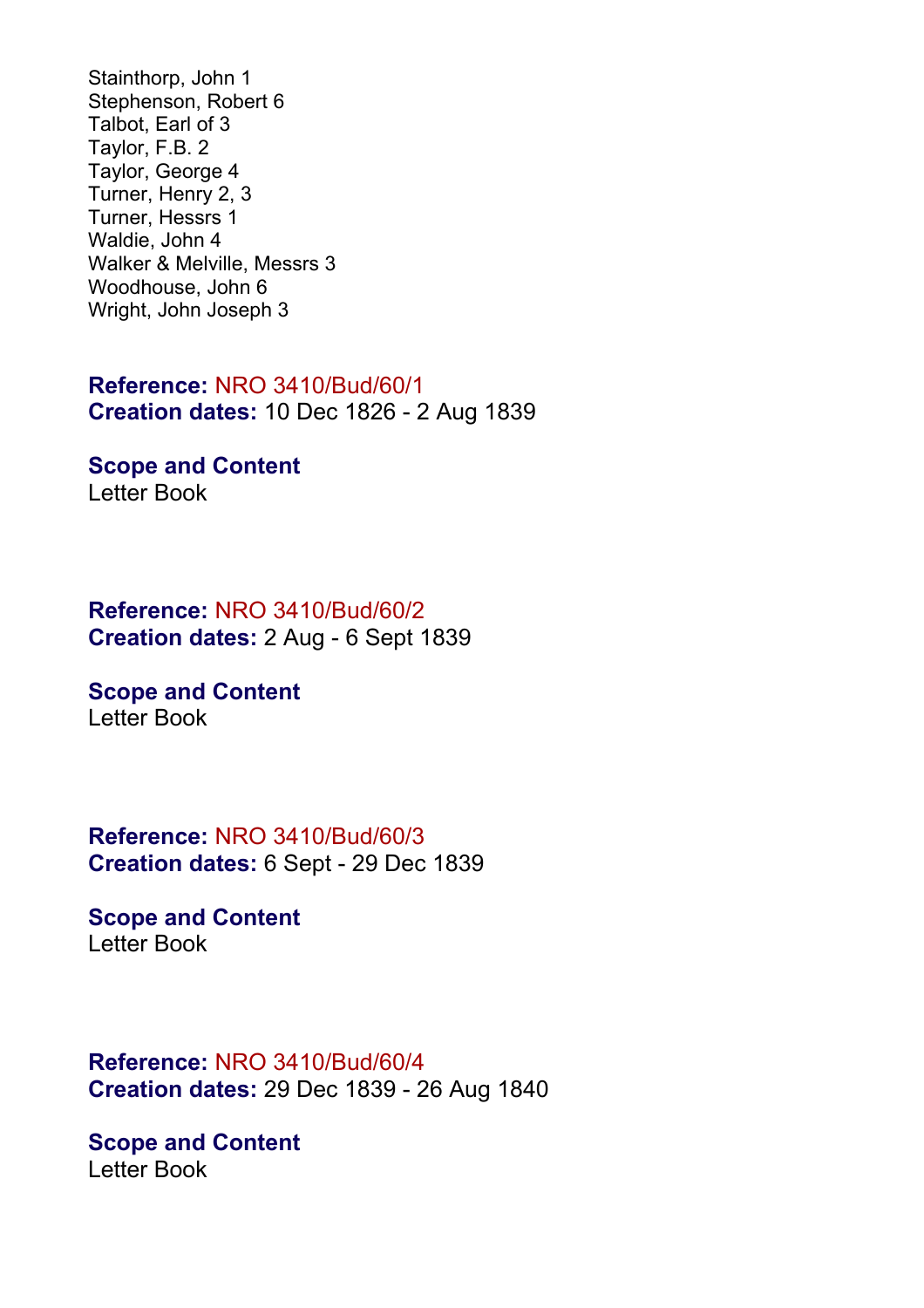**Reference:** NRO 3410/Bud/60/5 **Creation dates:** 26 Aug 1840 - 11 Sept 1841

**Scope and Content** Letter Book

**Reference:** NRO 3410/Bud/60/6 **Creation dates:** 1 Sept 1841 - 4 June 1843

**Scope and Content** Letter Book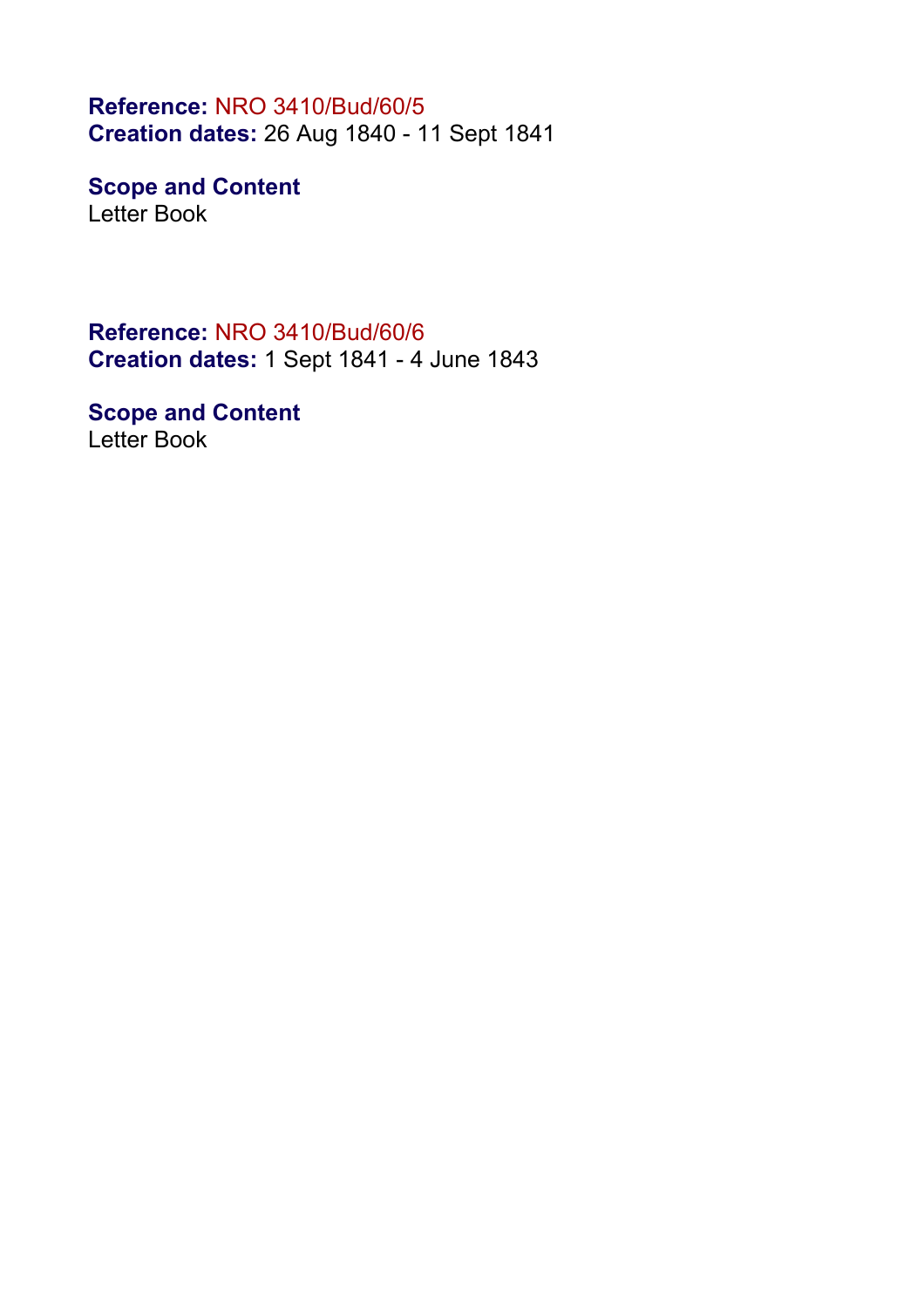Letters to Lord Londonderry

**Creation dates:** 1826 - 1827

**Extent and Form: 28 pp** 

**Physical characteristics:** Paper backed volume, 31 x 21cm

#### **Scope and Content**

Letter book containing copy letters from John Buddle to Lord Londonderry re colliery matters, 10 Dec 1826 - 7 Jan 1827, and letter to W.M. Pitt, 25 Dec 1826.